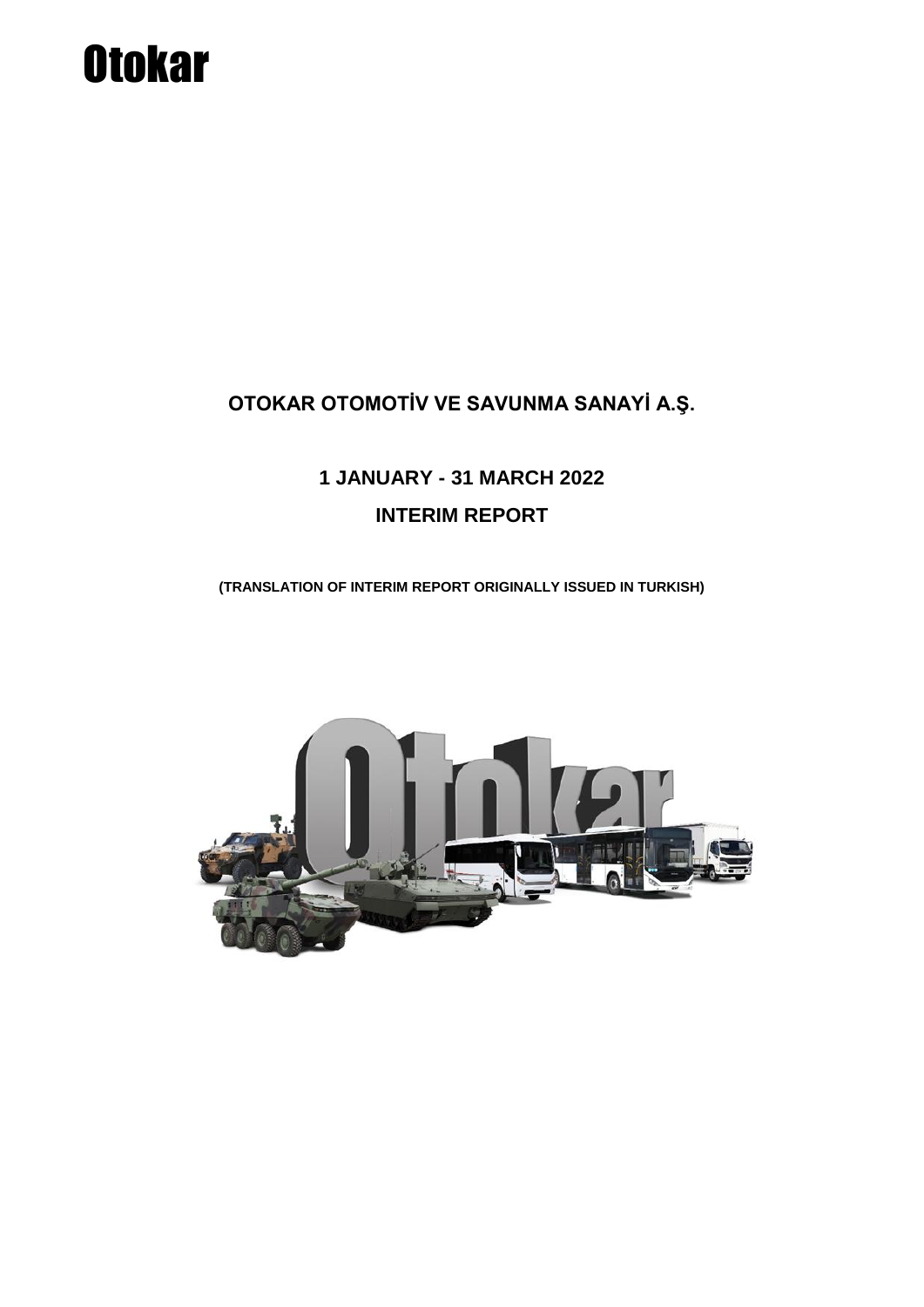#### **OTOKAR OTOMOTİV VE SAVUNMA SANAYİ A.Ş. 01.01.2022 - 31.03.2022 INTERIM PERIOD**

#### **INTERIM REPORT**

The consolidated financial statements of our Company reflecting the first three months of 2022 activities and their results, prepared in accordance with the Turkish Financial Reporting Standards ("TFRS") introduced by the Public Oversight, Accounting and Auditing Standards Authority ("POA") of Turkey and their annexes and interpretations pursuant to the provisions of the Capital Markets Board ("CMB") Communiqué II-14.1 on the Principles of Financial Reporting in Capital Markets ("Communiqué"), are presented to our shareholders and the public.

The members of the Board of Directors appointed at the Ordinary General Assembly Meeting on 21.03.2022 and served the Board during the reporting period are shown below.

#### **BOARD OF DIRECTORS :**

| <b>Name &amp; Last name</b> | Title                     |
|-----------------------------|---------------------------|
| Yıldırım Ali KOÇ            | Chairman                  |
| Levent CAKIROGLU            | <b>Vice Chairman</b>      |
| Selin Ayla ÜNVER            | Member                    |
| Haydar YENİGÜN              | Member                    |
| İsmail Cenk ÇİMEN           | Member                    |
| Ahmet Serdar GÖRGÜC         | Member-General Manager    |
| Ali İhsan İLKBAHAR          | <b>Independent Member</b> |
| Ali İhsan KAMANLI           | <b>Independent Member</b> |
| Kenan GÜVEN                 | <b>Independent Member</b> |

Our Board of Directors started to serve on March 21, 2022 and would be serving until the Ordinary General Assembly Meeting in order to audit 2022 accounts.

Provisions on the Members of the Board of Directors are outlined in Articles 11, 12 and 13 of the Company's Articles of Association and the Turkish Commercial Code provisions.

Following are the committees established under the provisions of the Corporate Governance Communiqué of the Capital Markets Board of Turkey and the information on the board members involved in these committees:

| <b>Committee</b>                      | Chairman           | <b>Member</b>                      |
|---------------------------------------|--------------------|------------------------------------|
| <b>Audit Committee</b>                | Kenan GÜVEN        | . Ali İhsan KAMANLI                |
| <b>Risk Management Committee</b>      | Kenan GÜVEN        | Haydar YENİGÜN                     |
| <b>Corporate Governance Committee</b> | Ali İhsan İLKBAHAR | Levent CAKIROĞLU<br>Hüseyin ODABAŞ |

Revised working principles of the committees are available on the Company's website.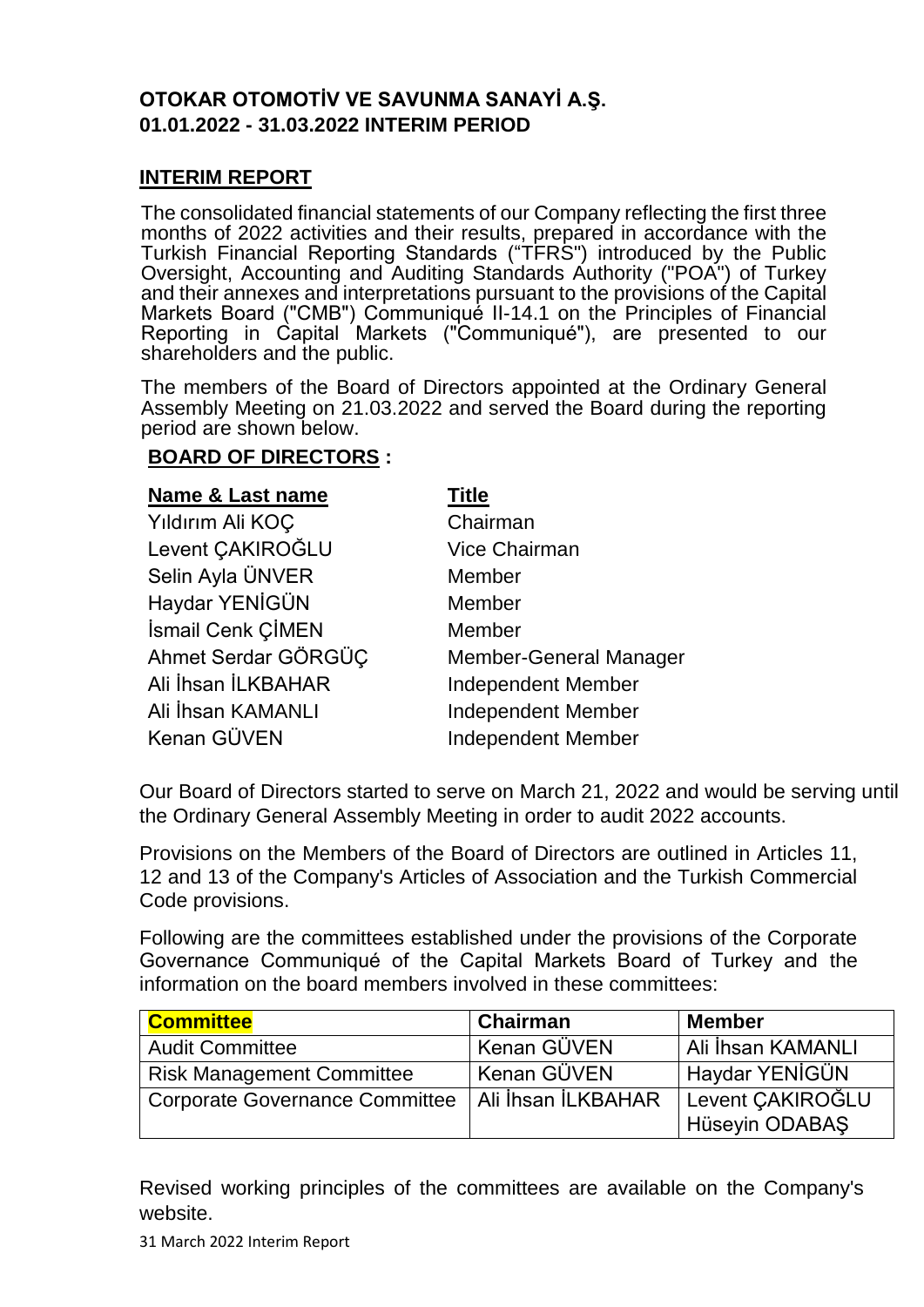#### **Partnership and Capital Structure**

As of March 31, 2022, our Company's registered capital ceiling is TL 100 million, and the issued capital is TL 24 million. Following is a list showing shareholders with more than 10% of the Company capital, their shares, and their ratio in our capital:

| <b>Shareholder Title</b> | <b>Share Amount (TL)</b> | Share % |
|--------------------------|--------------------------|---------|
| Koç Holding A.Ş.         | 10.722.750               | 44,68   |
| Ünver Holding A.S.       | 5.954.944                | 24.81   |
| Other                    | 7.322.306                | 30,51   |
| <b>Total</b>             | 24.000.000               | 100,00  |

The parent company Koç Holding A.Ş. is controlled by Koç Family and the companies owned by Koç Family. Shareholder, Ünver Holding A.Ş., is controlled by Ünver Family. The balance representing 30.51% of our capital consists of shares with a nominal value of TL 7.322.306, other shareholders and publicly held shares.

Information related to subsidiaries and participations of the Company subject to consolidation is as follows:

| <b>Subsidiaries</b>        | Country            | <b>Nature of operation</b> | Area of activity |
|----------------------------|--------------------|----------------------------|------------------|
| <b>Otokar Europe SAS</b>   | France             | Sales and Marketing        | Automotive       |
| <b>Otokar Land Systems</b> | <b>United Arab</b> | Sales and Marketing        | Automotive and   |
| Limited                    | <b>Emirates</b>    |                            | Defense Industry |
| Otokar Europe Filiala      | Romania            | Sales and Marketing        | Automotive       |
| <b>Bucuresti SRL</b>       |                    |                            |                  |
| <b>Otokar Central Asia</b> | Kazakhstan         | Sales and Marketing        | Automotive and   |
| Limited                    |                    |                            | Defense Industry |
| <b>Participation</b>       | <b>Country</b>     | <b>Nature of operation</b> | Area of activity |
| Al Jasoor Heavy Vehicle    | <b>United Arab</b> | Sales and Marketing        | Automotive and   |
| <b>Industry LLC</b>        | <b>Emirates</b>    |                            | Defense Industry |

Otokar Central Asia Limited is established in November 5, 2019 in Astana International Finance Center (AIFC) which is a region with special status that accepts the principles of British Law in Nur-Sultan, Kazakhstan, in order to organize export activities and increase export sales of Otokar A.Ş. in the region.

Also, the Company's participation Al Jasoor Heavy Vehicle Industry LLC (Al Jasoor) which owns 49% of Otokar Land Systems LLC was established on May 28, 2017 in the United Arab Emirates, for the purpose of automotive sales and marketing. Otokar Land Systems Limited is followed under the section "Investments accounted with equity method" in the financial statements.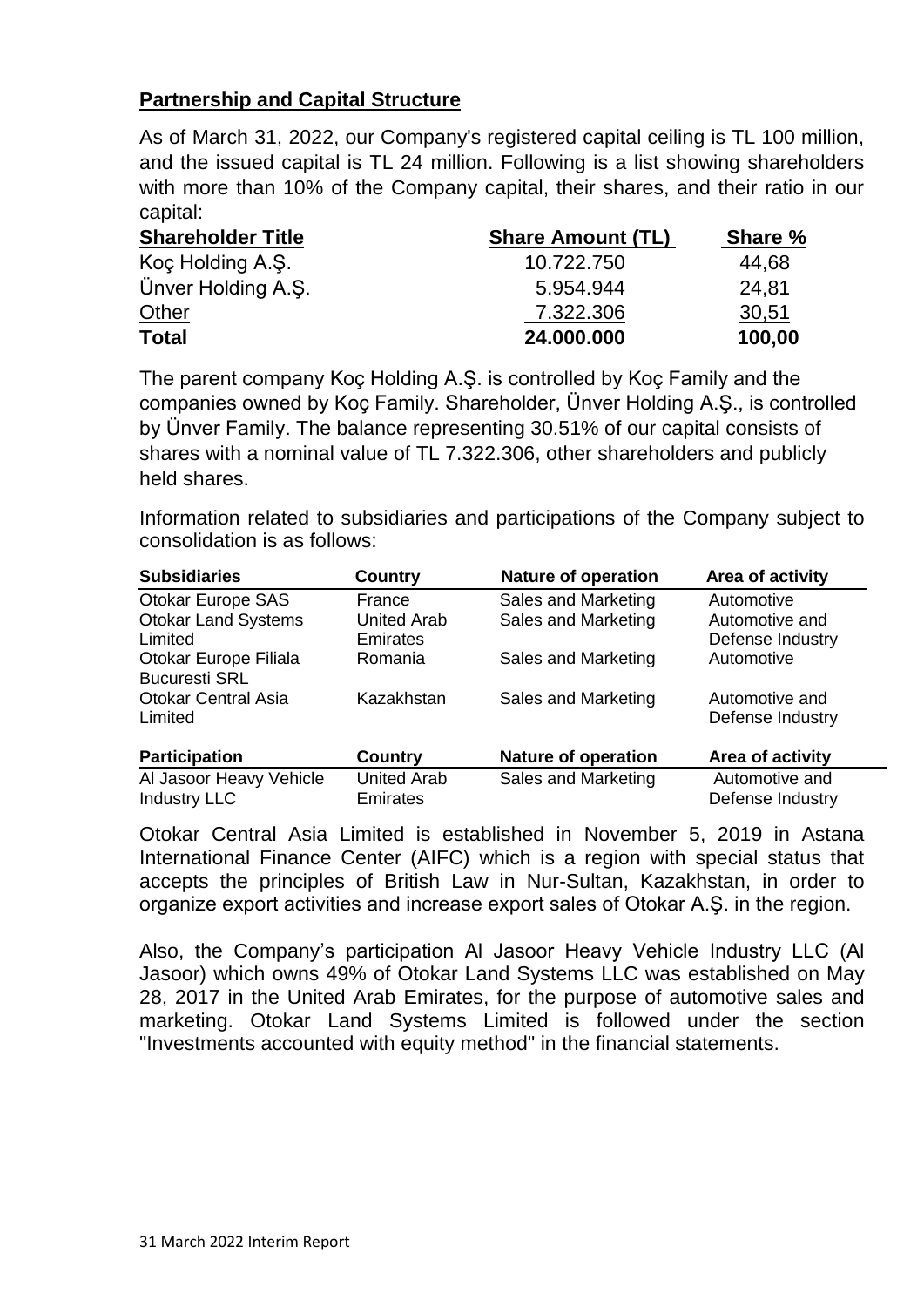#### **Dividends Distributed in the Last Three Years and their Ratios:**

Otokar distributed cash dividends through its issued capital based on the following ratios:

| Period | <u>%</u> |
|--------|----------|
| 2019   | 833,33   |
| 2020   | 1.666,66 |
| 2021   | 2.083,33 |

The Company made cash payments regarding all the 2021 accounting period dividends to its shareholders on March 28, 2022.

Our shareholders can access the Company's corporate and financial data under the section "Investor Relations" on the website [www.otokar.com](http://www.otokar.com/)

#### **AUTOMOTIVE INDUSTRY AND OTOKAR**

Otokar operates in the automotive industry's commercial vehicles segment. Its product range consists of minibuses, midibuses and bus-like vehicles that are preferred for public transportation services and shuttle transportation for the commercial market. On the other hand, it comprises various types of tactical wheeled/tracked military vehicles, and their variants for the defense industry services. In addition, the Company manufactures light trucks under the brand of Atlas for the transportation and logistics industry.

#### **MARKET – SALES - PRODUCTION**

It is possible to summarize the industry-specific developments in the first three months of 2021 in line with the OSD (Automotive Manufacturers Association) data as follows:

 Total vehicle production recorded year on year decrease by 12% to 302.730 units in January-March 2022 period, while the automobile production decrease by 22% to 166.363 units. The transportation vehicle market decrease by 23% with 160.016 units in the first three months of 2022, while automobile market decrease by 25% with 116.834 units compared to first three months of 2021.

In the first three months of 2022, vehicle segment-based production showed the following developments year on year;

Light Commercial Vehicles Segment;

6% decrease in minibus

- 78% increase in midi-bus
	- 1% increase in pickup
- Heavy Commercial Vehicles Segment; 34% increase in bus 25% increase in truck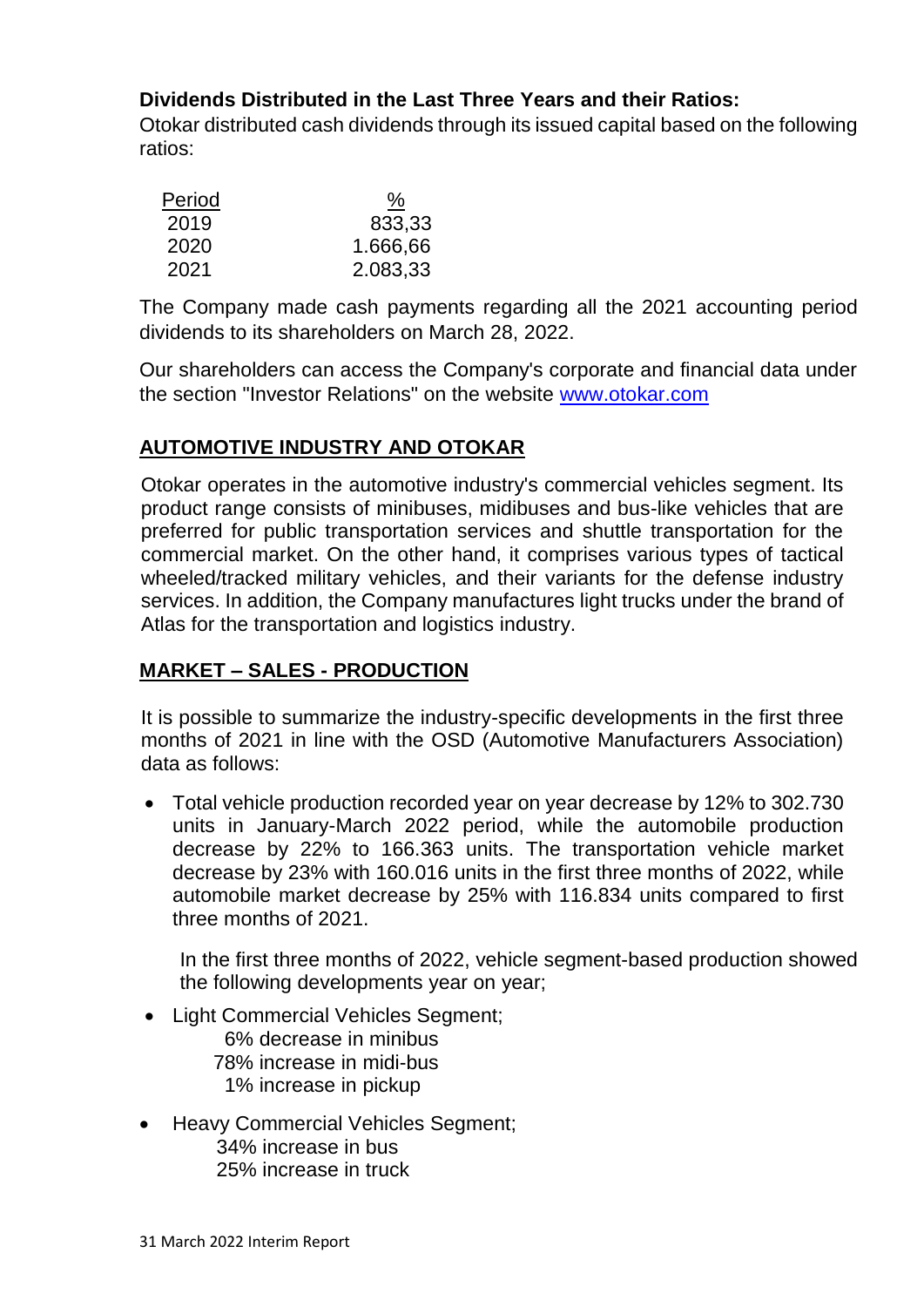- The imported light commercial vehicle sales recorded 26% year-onyear decrease in the first three months of 2022, while the domestic light commercial vehicle sales decreased by 9%.
- The light commercial vehicle (minibus + pickup) imports had 40% market share in this period.

#### **PRODUCTION AND SALES**

Our Company's production and sales figures by product type are presented below in comparison to the figures of the previous year:

|                         | 2022 3M           |     | 2021 3M |     | <b>Change (Units)</b> |       | Change %                                                 |      |
|-------------------------|-------------------|-----|---------|-----|-----------------------|-------|----------------------------------------------------------|------|
|                         | <b>Production</b> |     |         |     |                       |       | Sales Production Sales Production Sales Production Sales |      |
| <b>Small Bus</b>        | 264               | 269 | 116     | 188 | 148                   | 81    | 128                                                      | 43   |
| <b>Bus</b>              | 116               | 142 | 222     | 277 | (106)                 | (135) | (48)                                                     | (49) |
| <b>Armored Vehicles</b> | 32                | 39  | 24      | 51  | 8                     | (12)  | 33                                                       | (24) |
| <b>Truck</b>            | 275               | 226 | 123     | 98  | 152                   | 128   | 124                                                      | 131  |
| <b>TOTAL</b>            | 687               | 676 | 485     | 614 | 202                   | 62    | 42                                                       | 10   |

According to our consolidated financial statements prepared in line with the relevant legislation,

Our Company's first three months of 2022 revenue increase by 48% compared to same period of last year.

The distribution of our revenues in terms of domestic and international sales, and in comparison to the previous year, is as follows:

|                       | 2022<br>(January-March)<br>(Thousand TL) | 2021<br>(January-March)<br>(Thousand TL) | Change % |
|-----------------------|------------------------------------------|------------------------------------------|----------|
| <b>Domestic Sales</b> | 462.903                                  | 379.241                                  | 22       |
| <b>Export Sales</b>   | 831.095                                  | 498.001                                  | 67       |
| <b>TOTAL</b>          | 1.293.998                                | 877.242                                  | 48       |

Our export total sales amounted to USD 59.238 thousand in the first three months of 2022 (USD 69.269 thousand in the first three months of 2021) accounting for 64% of the total turnover. (2021 3M: 57%)

In the first three months of 2022, our capacity utilization was 29%. (2021 3M: 20%)

31 March 2022 Interim Report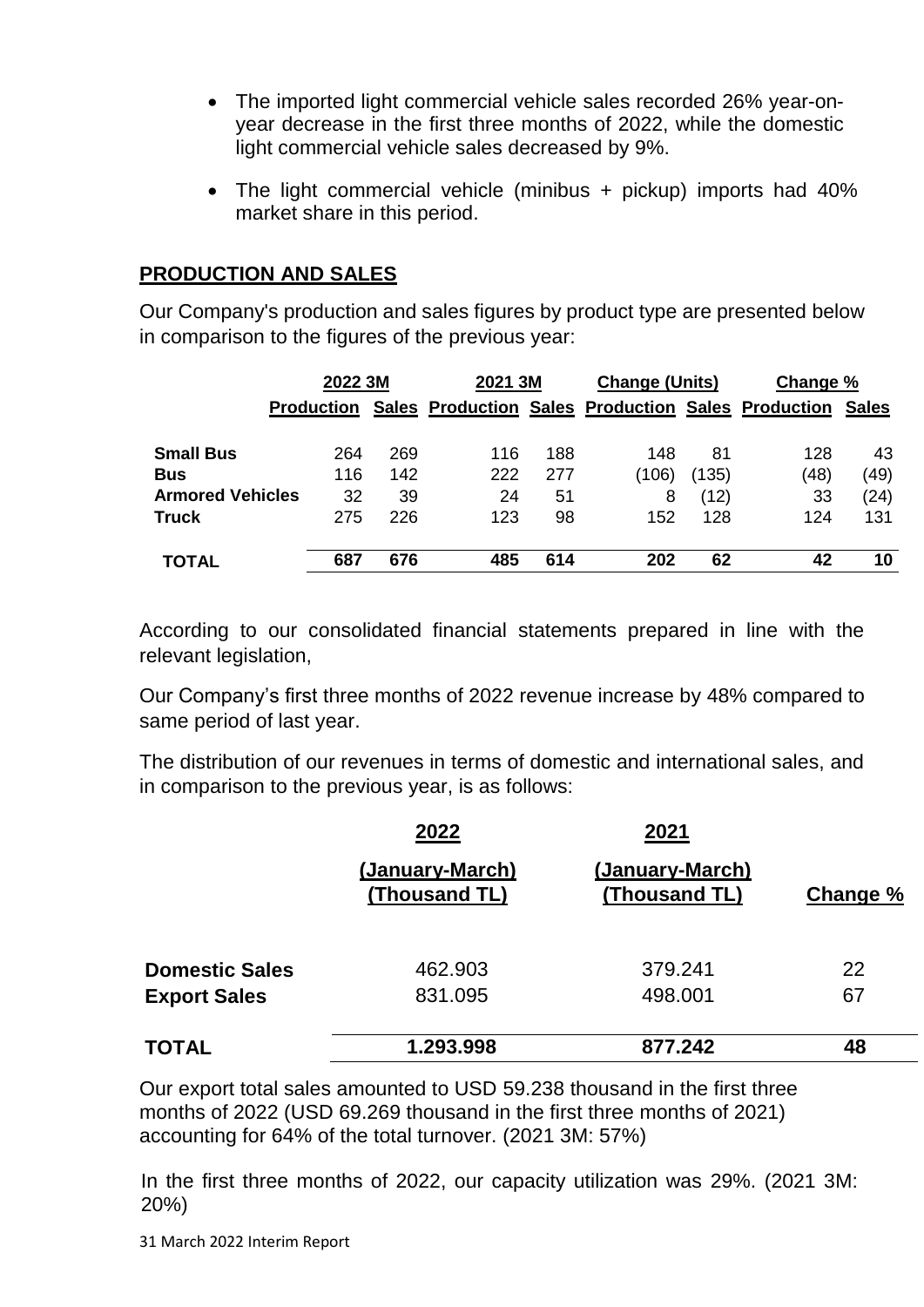Otokar owes its growth to the products of its own design and intellectual property rights, developed through engineering and research development capabilities. Defining its strategies as growing in the defense industry, increasing the share of exports in its turnover expanding on the backdrop of new models, Otokar carries on activities to reach these targets.

#### **INVESTMENTS**

The "Otokar R&D Center" investments that started several years ago following a major decision to accelerate research and development with the aim of attaining the rapid growth targeted in vehicles with owned intellectual property rights continued in 2022.

Our company made an investment of approximately USD 9.9 million with capitalizing the R&D expenditures a as of the end of March 2022.

#### **ADMINISTRATIVE ACTIVITIES**

The names and positions of the Senior Executives of our Company in 2021 are listed below:

| Name & Last name                         | <b>Title</b>                                                                                                   |
|------------------------------------------|----------------------------------------------------------------------------------------------------------------|
| Ahmet Serdar GÖRGÜC                      | <b>General Manager</b>                                                                                         |
| Hüseyin ODABAŞ                           | <b>Assistant General Manager-Finance</b>                                                                       |
| Uğur Sedef VEHBİ                         | <b>Assistant General Manager-Military Vehicles Marketing</b><br>and Sales                                      |
| Hasan Basri AKGÜL<br>Mustafa Kerem ERMAN | Assistant General Manager-Domestic Sales and Marketing<br><b>Assistant General Manager-Commercial Vehicles</b> |

The number of end-of-period personnel employed within the Group is as follows:

| End of the period | 31.03.2022 | 31.03.2021 |
|-------------------|------------|------------|
| Office Employee   | 776        | 737        |
| Field Employee    | 1.760      | 1.541      |
| <b>Toplam</b>     | 2.536      | 2.278      |

No disputes and workers' movements were observed during the period.

Our Company is subject to the Collective Labor Agreement signed between the Turkish Metal Workers Union and MESS (Turkish Employers' Association of Metal Industries) on January 12, 2022, and which came into force as of September 1, 2021.

31 March 2022 Interim Report Our Company has agreed to comply with the Principles of Corporate Governance issued by the Capital Markets Board, and to undertake the necessary amendments in line with changing conditions. Otokar has been rated by SAHA Kurumsal Yönetim ve Kredi Derecelendirme Hizmetleri A.Ş. in accordance with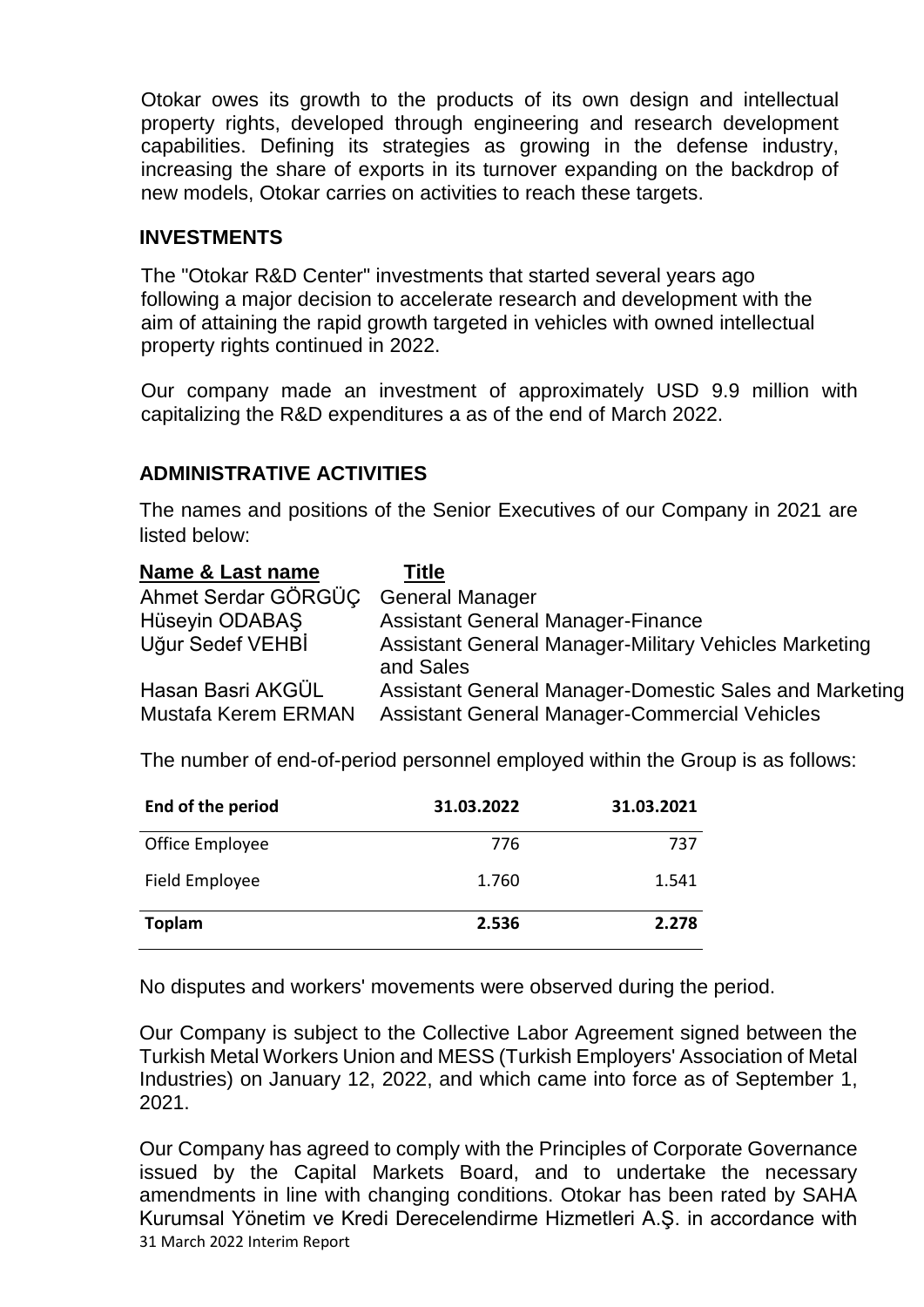CMB's (Capital Markets Board) Communiqué on "The Principles Regarding Rating Activity in Capital Markets and Rating Agencies", and pertaining to rating the compliance of corporations listed on the BIST, with the Principles of Corporate Governance. The "Corporate Governance Rating Report" can be found at [www.otokar.com.tr/en](http://www.otokar.com.tr/en)

Our Company's Corporate Governance Rating rose from 94.89 (9.49) in 2021 to 95.53 (9.55) in 2022.

Otokar has been included in the BIST Sustainability Index for the sixth time in a row with its efforts aiming to create long-term value by combining economic, environmental and social factors with corporate governance principles.

2020 Otokar Sustainability Report is available on the corporate website <https://www.otokar.com.tr/en>

#### **FINANCIAL RESULTS**

Our Company presents to the public its 2022 first three months consolidated financial statements, which have been prepared in accordance with the Turkish Financial Reporting Standards (TFRS) that were implemented by the Public Oversight Accounting and Auditing Standards Authority (POA) pursuant to Capital Markets Board's (CMB) "Communiqué on the Principles of Financial Reporting in Capital Markets", numbered II-14.1. Appendices and comments related to these standards were also considered in preparing consolidated condensed financial statements.

The financial tables, notes, and ratios showing the results of our activities in the first three months of 2022 are also presented for your information.

The consolidated revenues of our company as of March 31, 2022 totaled TL 1.293.998 thousand while gross profit totaled TL 466.748 thousand.

Pursuant to CMB regulations and according to consolidated financial statements prepared in accordance with Turkish Financial Reporting Standards, the Company has posted a profit of TL 202.089 thousand before tax, and a net profit of TL 200.532 thousand in the first three months of 2022.